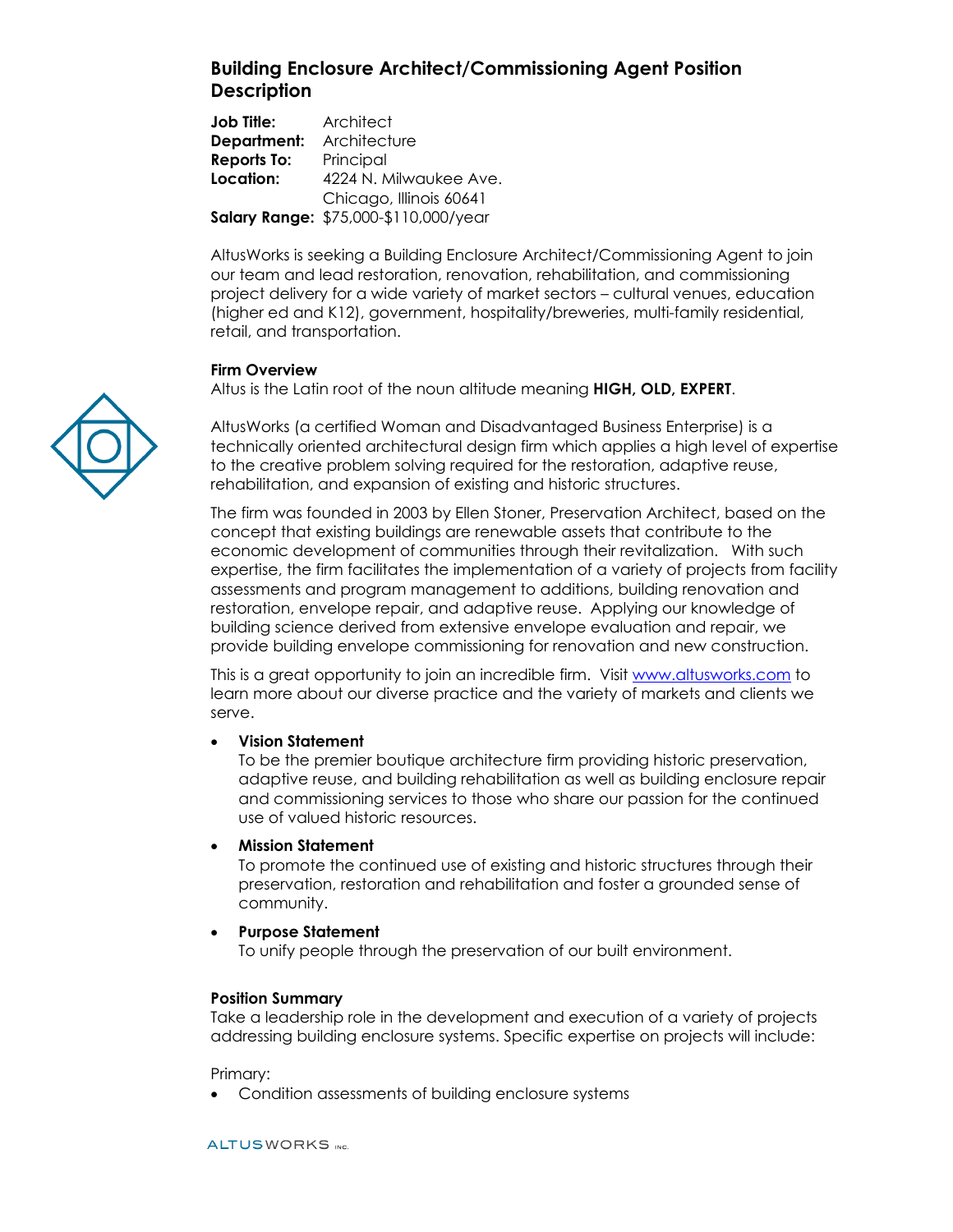Page 2

- Façade evaluations from suspended swing stages, direct/review probe openings and analyze failure modes.
- Report preparation consolidating assessment findings and recommendations.
- Architectural repair and construction documents for building enclosure restoration.
- Perform Building Enclosure Commissioning services for new construction and renovation, applying knowledge of building science and observed failures. Secondary:
- Participation in Business Development activities
- Prepare proposal responses.

## **Supervisory Responsibilities**

- Oversee assignments of Architectural Designers.
- Mentor and train younger architects and designers.

## **Required Skills**

- Ability to communicate with clients, consultants, contractors, and co-workers effectively and professionally at all times, graphically, verbally and in written documents.
- Self-starter, as well as a flexible, collaborative team player, willing to take on all assignments, including those for non-historic project types.
- Knowledge of preservation techniques and policies.
- Knowledge of historic construction techniques and styles.
- Knowledge of material repair and restoration techniques.
- Proficient in Microsoft Office and current AutoCAD and Revit programs.
- Basic graphic presentation skills for preparation of reports and marketing materials.
- Creative writing skills for the preparation of reports and marketing materials.

## **Education and Experience**

- A Bachelor's Degree in Architectural Studies, Structural Engineering and/or a Master of Architecture.
- 7+ years' experience as a building enclosure architect conducting assessments, writing reports, analyzing failures and performing commissioning agent activities as well as preparing contract documents for architectural preservation, historic structures, facility analyses, and building science and technology.

## **Other Skills**

- Strong construction documentation and administrative management skills.
- Strong knowledge of architectural industry and project delivery.

## **Attributes**

- Authentic
- Curious, inquisitive
- Dependable, reliable
- Direct
- **Efficient**
- Ethical
- **Genuine**
- Hard Working
- Open, receptive, approachable
- Passionate
- Polite

• Clear, concise, and correct preparation of all documents

• Punctual

- Quick to get to the essence of the issue
- Responsible
- Sees the big picture
- Visionary



**Job Standards**